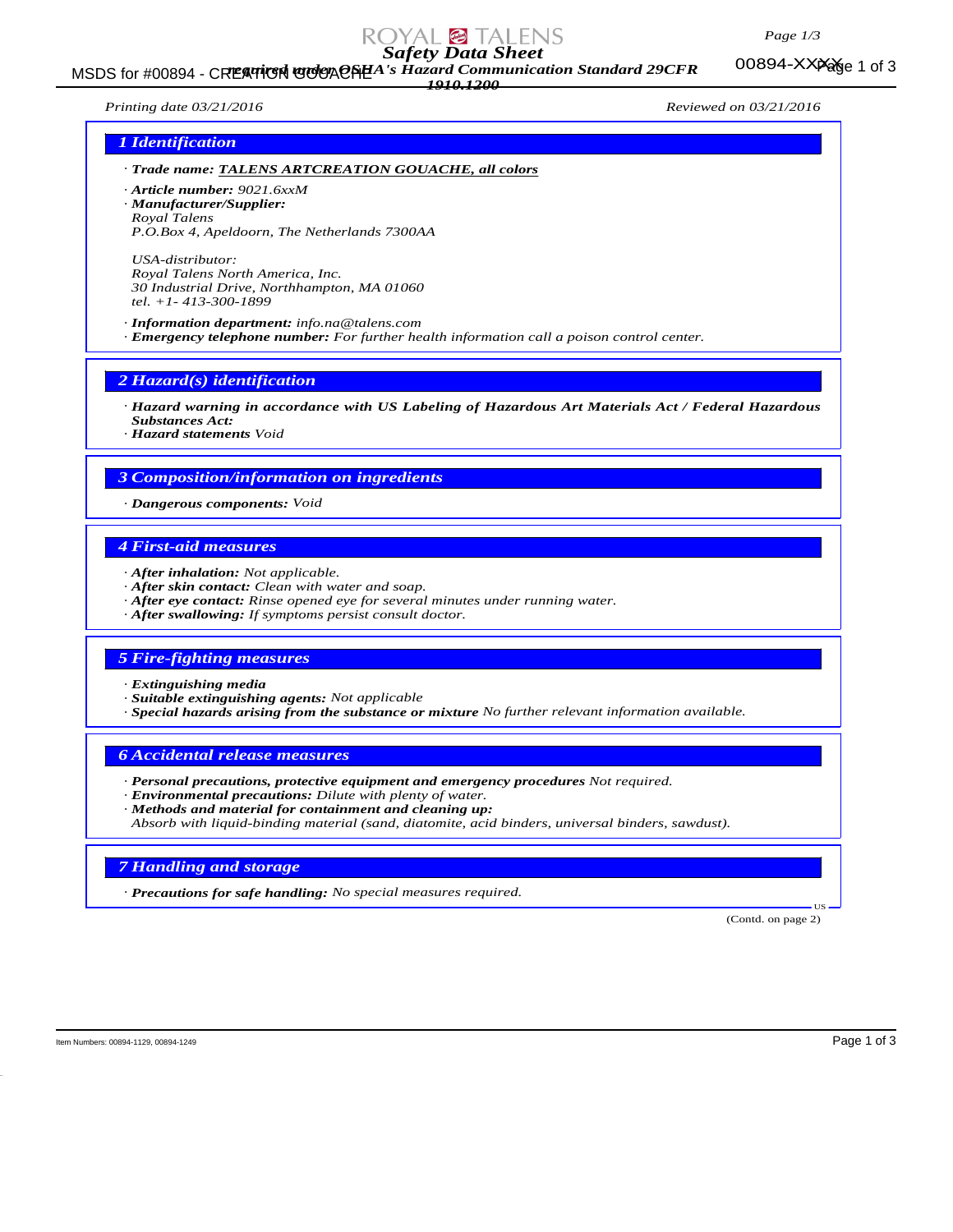# *Safety Data Sheet*

### MSDS for #00894 - CREATICH GOUACHEA's Hazard Communication Standard 29CFR<br>MSDS for #00894 - CREATICH GOUACHEA's Hazard Communication Standard 29CFR *1910.1200*

*Printing date 03/21/2016 Reviewed on 03/21/2016*

| (Contd. of page 1)<br><b>8 Exposure controls/personal protection</b>                                                              |  |
|-----------------------------------------------------------------------------------------------------------------------------------|--|
| Control parameters                                                                                                                |  |
| Components with limit values that require monitoring at the workplace:                                                            |  |
| 108-95-2 phenol                                                                                                                   |  |
| PEL Long-term value: 19 mg/m <sup>3</sup> , 5 ppm<br>Skin                                                                         |  |
| REL Long-term value: 19 mg/m <sup>3</sup> , 5 ppm<br>Ceiling limit value: $60*$ mg/m <sup>3</sup> , 15.6* ppm<br>$*15$ -min; Skin |  |
| TLV Long-term value: 19 mg/m <sup>3</sup> , 5 ppm<br>Skin; BEI                                                                    |  |
| · Ingredients with biological limit values:                                                                                       |  |
| 108-95-2 phenol                                                                                                                   |  |
| BEI 250 mg/g creatinine<br>Medium: urine<br>Time: end of shift<br>Parameter: Phenol with hydrolysis (background, nonspecific)     |  |

*· Eye protection: Not required.*

# *9 Physical and chemical properties*

| $\cdot$ Appearance:                                                                                                                       |                                    |  |  |
|-------------------------------------------------------------------------------------------------------------------------------------------|------------------------------------|--|--|
| Form:                                                                                                                                     | Pasty                              |  |  |
| Color:                                                                                                                                    | According to product specification |  |  |
| $\cdot$ Odor:                                                                                                                             | Characteristic                     |  |  |
| $\cdot$ pH-value:                                                                                                                         | $7.0 - 8.5$                        |  |  |
| $\cdot$ Change in condition<br><b>Melting point/Melting range:</b> Not determined.<br><b>Boiling point/Boiling range:</b> Not determined. |                                    |  |  |
| $\cdot$ Flash point:                                                                                                                      | Not applicable.                    |  |  |
| · Explosion limits:<br>Lower:<br>Upper:                                                                                                   | Not determined.<br>Not determined. |  |  |
| $\cdot$ Density:                                                                                                                          | $1.4 - 1.7$ g/cm3                  |  |  |
| · Solubility in / Miscibility with<br>Water:                                                                                              | Fully miscible.                    |  |  |

### *10 Stability and reactivity*

*· Thermal decomposition / conditions to be avoided: No decomposition if used according to specifications.*

*· Possibility of hazardous reactions No dangerous reactions known.*

*· Conditions to avoid No further relevant information available.*

*· Incompatible materials: No further relevant information available.*

(Contd. on page 3)

US